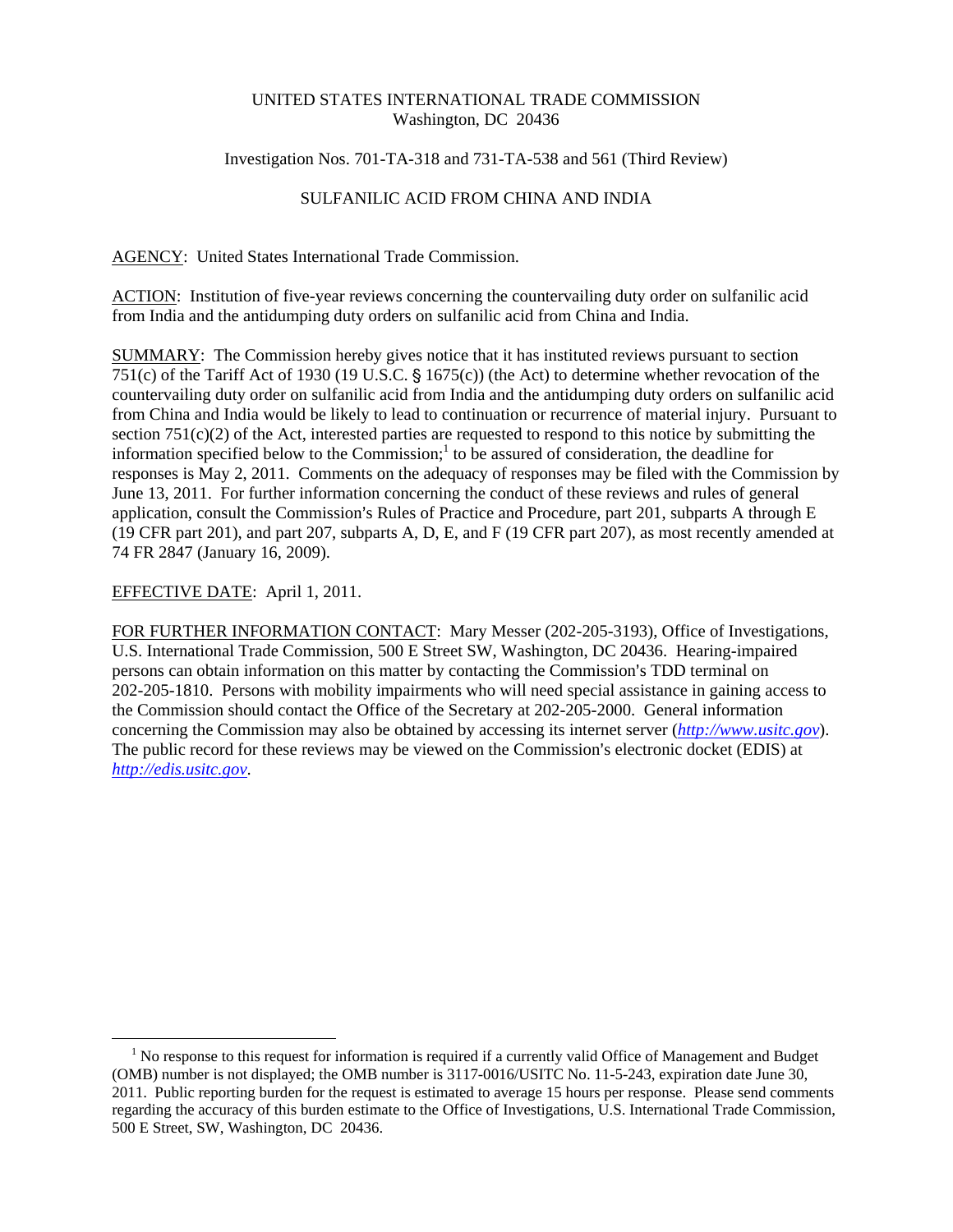## SUPPLEMENTARY INFORMATION:

Background.--On August 19, 1992, the Department of Commerce ("Commerce") issued an antidumping duty order on imports of sulfanilic acid from China (57 FR 37524). On March 2, 1993, Commerce issued antidumping and countervailing duty orders on imports of sulfanilic acid from India (57 FR 12025 and 12026). Following five-year reviews by Commerce and the Commission, effective June 8, 2000, Commerce issued a continuation of the countervailing duty order on sulfanilic acid from India and the antidumping duty orders on sulfanilic acid from China and India (65 FR 36404). Following second fiveyear reviews by Commerce and the Commission, effective May 11, 2006, Commerce issued a continuation of the countervailing duty order on sulfanilic acid from India and the antidumping duty orders on sulfanilic acid from China and India (71 FR 27449). The Commission is now conducting third reviews to determine whether revocation of the orders would be likely to lead to continuation or recurrence of material injury to the domestic industry within a reasonably foreseeable time. It will assess the adequacy of interested party responses to this notice of institution to determine whether to conduct full reviews or expedited reviews. The Commission's determinations in any expedited reviews will be based on the facts available, which may include information provided in response to this notice.

Definitions.--The following definitions apply to these reviews:

- (1) *Subject Merchandise* is the class or kind of merchandise that is within the scope of the five-year reviews, as defined by Commerce.
- (2) The *Subject Countries* in these reviews are China and India.
- (3) The *Domestic Like Product* is the domestically produced product or products which are like, or in the absence of like, most similar in characteristics and uses with, the *Subject Merchandise*. In its original determinations, expedited first five-year review determinations, and full second five-year review determinations, the Commission defined the *Domestic Like Product* as all sulfanilic acid, regardless of form or grade.
- (4) The *Domestic Industry* is the U.S. producers as a whole of the *Domestic Like Product*, or those producers whose collective output of the *Domestic Like Product* constitutes a major proportion of the total domestic production of the product. In its original determinations, expedited first five-year review determinations, and full second five-year review determinations, the Commission defined the *Domestic Industry* as all domestic producers of sulfanilic acid.
- (5) An *Importer* is any person or firm engaged, either directly or through a parent company or subsidiary, in importing the *Subject Merchandise* into the United States from a foreign manufacturer or through its selling agent.

Participation in the reviews and public service list.--Persons, including industrial users of the *Subject Merchandise* and, if the merchandise is sold at the retail level, representative consumer organizations, wishing to participate in the reviews as parties must file an entry of appearance with the Secretary to the Commission, as provided in section  $201.11(b)(4)$  of the Commission's rules, no later than 21 days after publication of this notice in the *Federal Register*. The Secretary will maintain a public service list containing the names and addresses of all persons, or their representatives, who are parties to the reviews.

Former Commission employees who are seeking to appear in Commission five-year reviews are advised that they may appear in a review even if they participated personally and substantially in the corresponding underlying original investigation. The Commission's designated agency ethics official has advised that a five-year review is not considered the "same particular matter" as the corresponding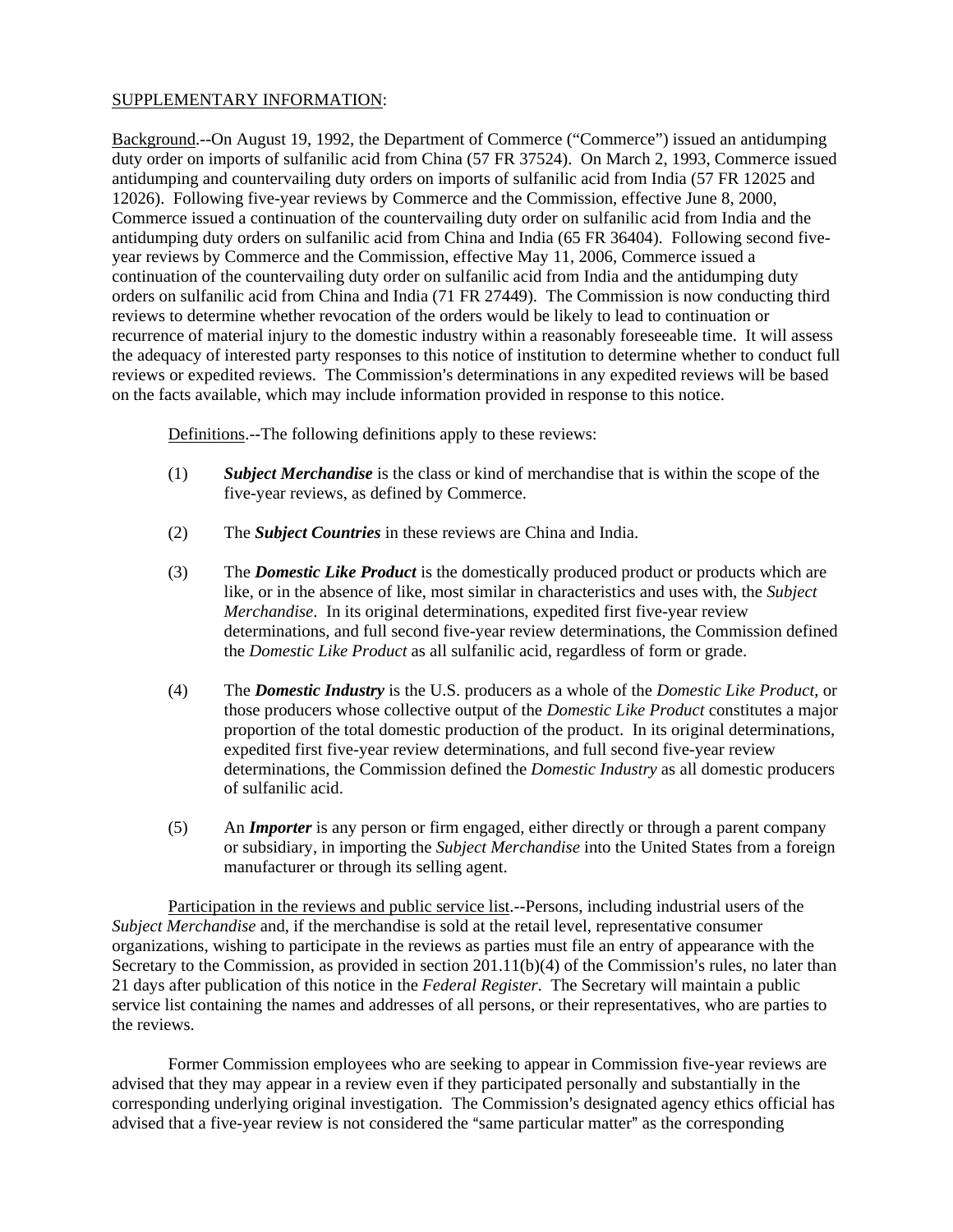underlying original investigation for purposes of  $18$  U.S.C.  $\S$  207, the post employment statute for Federal employees, and Commission rule  $201.15(b)(19 \text{ CFR } \text{\textless} 201.15(b))$ , 73 FR 24609 (May 5, 2008). This advice was developed in consultation with the Office of Government Ethics. Consequently, former employees are not required to seek Commission approval to appear in a review under Commission rule 19 CFR  $\S 201.15$ , even if the corresponding underlying original investigation was pending when they were Commission employees. For further ethics advice on this matter, contact Carol McCue Verratti, Deputy Agency Ethics Official, at 202-205-3088.

Limited disclosure of business proprietary information (BPI) under an administrative protective order (APO) and APO service list.--Pursuant to section  $207.7(a)$  of the Commission's rules, the Secretary will make BPI submitted in these reviews available to authorized applicants under the APO issued in the reviews, provided that the application is made no later than 21 days after publication of this notice in the *Federal Register*. Authorized applicants must represent interested parties, as defined in 19 U.S.C. ' 1677(9), who are parties to the reviews. A separate service list will be maintained by the Secretary for those parties authorized to receive BPI under the APO.

Certification.--Pursuant to section  $207.3$  of the Commission's rules, any person submitting information to the Commission in connection with these reviews must certify that the information is accurate and complete to the best of the submitter's knowledge. In making the certification, the submitter will be deemed to consent, unless otherwise specified, for the Commission, its employees, and contract personnel to use the information provided in any other reviews or investigations of the same or comparable products which the Commission conducts under Title VII of the Act, or in internal audits and investigations relating to the programs and operations of the Commission pursuant to 5 U.S.C. Appendix 3.

Written submissions.--Pursuant to section 207.61 of the Commission's rules, each interested party response to this notice must provide the information specified below. The deadline for filing such responses is May 2, 2011. Pursuant to section  $207.62(b)$  of the Commission's rules, eligible parties (as specified in Commission rule  $207.62(b)(1)$  may also file comments concerning the adequacy of responses to the notice of institution and whether the Commission should conduct expedited or full reviews. The deadline for filing such comments is June 13, 2011. All written submissions must conform with the provisions of sections  $201.8$  and  $207.3$  of the Commission's rules and any submissions that contain BPI must also conform with the requirements of sections 201.6 and 207.7 of the Commission's rules. The Commission's rules do not authorize filing of submissions with the Secretary by facsimile or electronic means, except to the extent permitted by section 201.8 of the Commission's rules, as amended, 67 FR 68036 (November 8, 2002). Also, in accordance with sections 201.16(c) and 207.3 of the Commission's rules, each document filed by a party to the reviews must be served on all other parties to the reviews (as identified by either the public or APO service list as appropriate), and a certificate of service must accompany the document (if you are not a party to the reviews you do not need to serve your response).

Inability to provide requested information.--Pursuant to section  $207.61(c)$  of the Commission's rules, any interested party that cannot furnish the information requested by this notice in the requested form and manner shall notify the Commission at the earliest possible time, provide a full explanation of why it cannot provide the requested information, and indicate alternative forms in which it can provide equivalent information. If an interested party does not provide this notification (or the Commission finds the explanation provided in the notification inadequate) and fails to provide a complete response to this notice, the Commission may take an adverse inference against the party pursuant to section 776(b) of the Act in making its determinations in the reviews.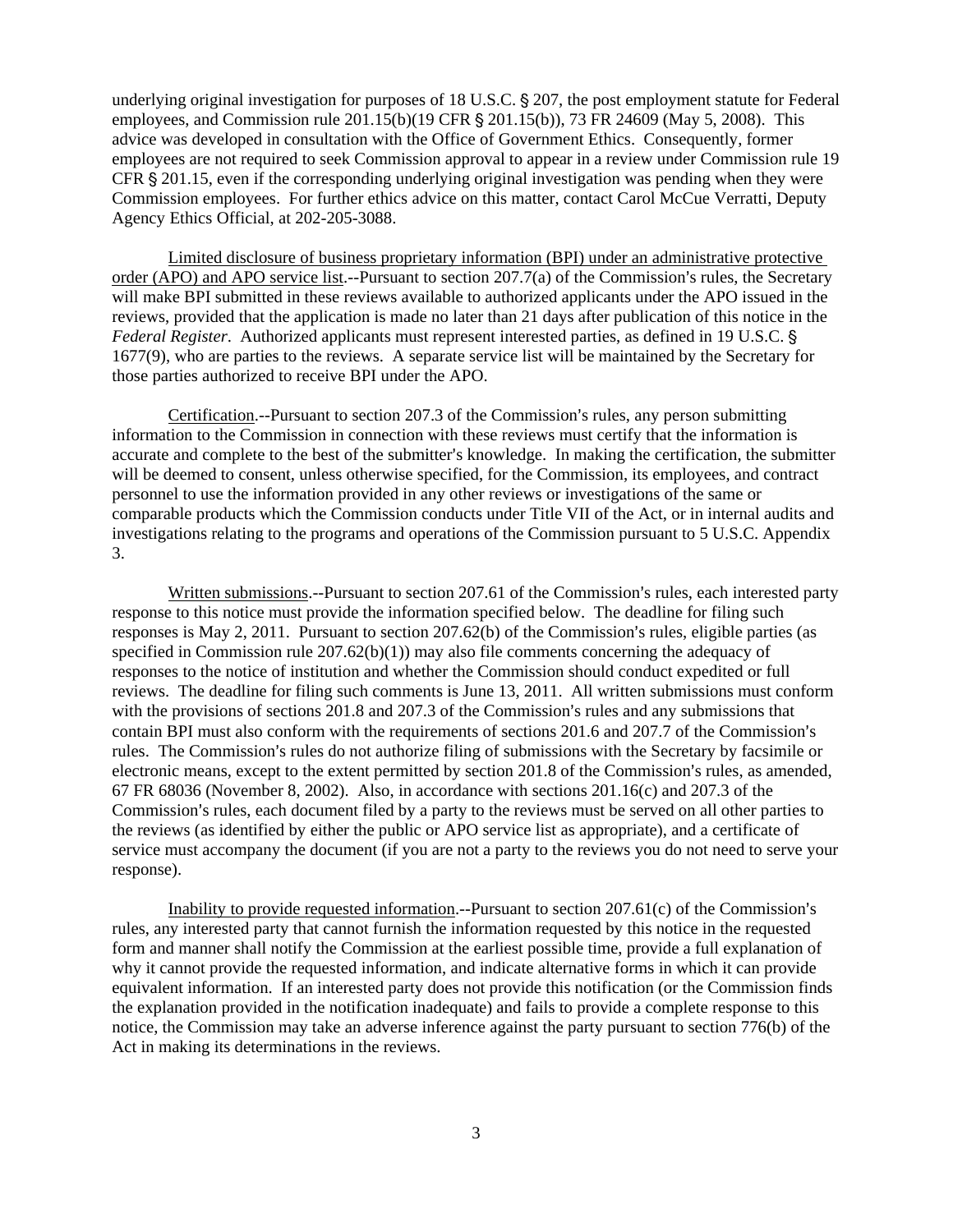INFORMATION TO BE PROVIDED IN RESPONSE TO THIS NOTICE OF INSTITUTION: If you are a domestic producer, union/worker group, or trade/business association; import/export *Subject Merchandise* from more than one *Subject Country*; or produce *Subject Merchandise* in more than one *Subject Country*, you may file a single response. If you do so, please ensure that your response to each question includes the information requested for each pertinent *Subject Country.* As used below, the term "firm" includes any related firms.

- (1) The name and address of your firm or entity (including World Wide Web address) and name, telephone number, fax number, and E-mail address of the certifying official.
- (2) A statement indicating whether your firm/entity is a U.S. producer of the *Domestic Like Product*, a U.S. union or worker group, a U.S. importer of the *Subject Merchandise*, a foreign producer or exporter of the *Subject Merchandise*, a U.S. or foreign trade or business association, or another interested party (including an explanation). If you are a union/worker group or trade/business association, identify the firms in which your workers are employed or which are members of your association.
- (3) A statement indicating whether your firm/entity is willing to participate in these reviews by providing information requested by the Commission.
- (4) A statement of the likely effects of the revocation of the antidumping and countervailing duty orders on the *Domestic Industry* in general and/or your firm/entity specifically. In your response, please discuss the various factors specified in section 752(a) of the Act (19 U.S.C.  $\S$  1675a(a)) including the likely volume of subject imports, likely price effects of subject imports, and likely impact of imports of *Subject Merchandise* on the *Domestic Industry*.
- (5) A list of all known and currently operating U.S. producers of the *Domestic Like Product*. Identify any known related parties and the nature of the relationship as defined in section  $771(4)(B)$  of the Act (19 U.S.C.  $\S$  1677(4)(B)).
- (6) A list of all known and currently operating U.S. importers of the *Subject Merchandise* and producers of the *Subject Merchandise* in the *Subject Countries* that currently export or have exported *Subject Merchandise* to the United States or other countries after 2004.
- (7) A list of 3-5 leading purchasers in the U.S. market for the *Domestic Like Product* and the *Subject Merchandise* (including street address, World Wide Web address, and the name, telephone number, fax number, and E-mail address of a responsible official at each firm).
- (8) A list of known sources of information on national or regional prices for the *Domestic Like Product* or the *Subject Merchandise* in the U.S. or other markets.
- (9) If you are a U.S. producer of the *Domestic Like Product*, provide the following information on your firm's operations on that product during calendar year 2010, except as noted (report quantity data in pounds and value data in U.S. dollars, f.o.b. plant). If you are a union/worker group or trade/business association, provide the information, on an aggregate basis, for the firms in which your workers are employed/which are members of your association.
	- (a) Production (quantity) and, if known, an estimate of the percentage of total U.S. production of the *Domestic Like Product* accounted for by your firm's(s') production;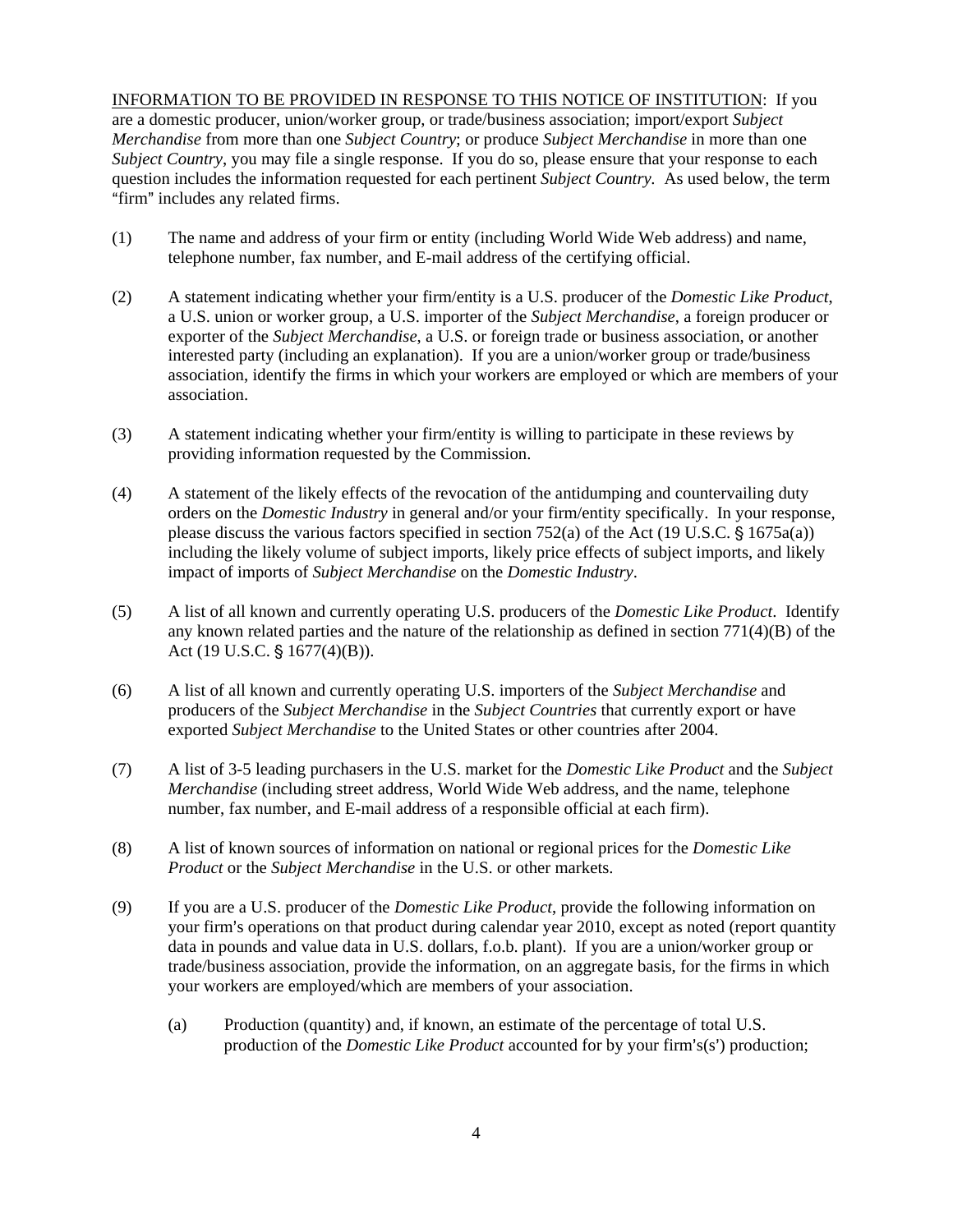- (b) Capacity (quantity) of your firm to produce the *Domestic Like Product* (i.e., the level of production that your establishment(s) could reasonably have expected to attain during the year, assuming normal operating conditions (using equipment and machinery in place and ready to operate), normal operating levels (hours per week/weeks per year), time for downtime, maintenance, repair, and cleanup, and a typical or representative product mix);
- (c) the quantity and value of U.S. commercial shipments of the *Domestic Like Product* produced in your U.S. plant(s);
- (d) the quantity and value of U.S. internal consumption/company transfers of the *Domestic Like Product* produced in your U.S. plant(s); and
- (e) the value of (i) net sales, (ii) cost of goods sold (COGS), (iii) gross profit, (iv) selling, general and administrative (SG&A) expenses, and (v) operating income of the *Domestic Like Product* produced in your U.S. plant(s) (include both U.S. and export commercial sales, internal consumption, and company transfers) for your most recently completed fiscal year (identify the date on which your fiscal year ends).
- (10) If you are a U.S. importer or a trade/business association of U.S. importers of the *Subject Merchandise* from the *Subject Country(ies)*, provide the following information on your firm's(s') operations on that product during calendar year 2010 (report quantity data in pounds and value data in U.S. dollars). If you are a trade/business association, provide the information, on an aggregate basis, for the firms which are members of your association.
	- (a) The quantity and value (landed, duty-paid but not including antidumping or countervailing duties) of U.S. imports and, if known, an estimate of the percentage of total U.S. imports of *Subject Merchandise* from each *Subject Country* accounted for by your firm's $(s')$  imports;
	- (b) the quantity and value (f.o.b. U.S. port, including antidumping and/or countervailing duties) of U.S. commercial shipments of *Subject Merchandise* imported from each *Subject Country*; and
	- (c) the quantity and value (f.o.b. U.S. port, including antidumping and/or countervailing duties) of U.S. internal consumption/company transfers of *Subject Merchandise* imported from each *Subject Country*.
- (11) If you are a producer, an exporter, or a trade/business association of producers or exporters of the *Subject Merchandise* in the *Subject Country(ies)*, provide the following information on your firm's(s') operations on that product during calendar year 2010 (report quantity data in pounds and value data in U.S. dollars, landed and duty-paid at the U.S. port but not including antidumping or countervailing duties). If you are a trade/business association, provide the information, on an aggregate basis, for the firms which are members of your association.
	- (a) Production (quantity) and, if known, an estimate of the percentage of total production of *Subject Merchandise* in each *Subject Country* accounted for by your firm's(s') production;
	- (b) Capacity (quantity) of your firm to produce the *Subject Merchandise* in each *Subject Country* (i.e., the level of production that your establishment(s) could reasonably have expected to attain during the year, assuming normal operating conditions (using